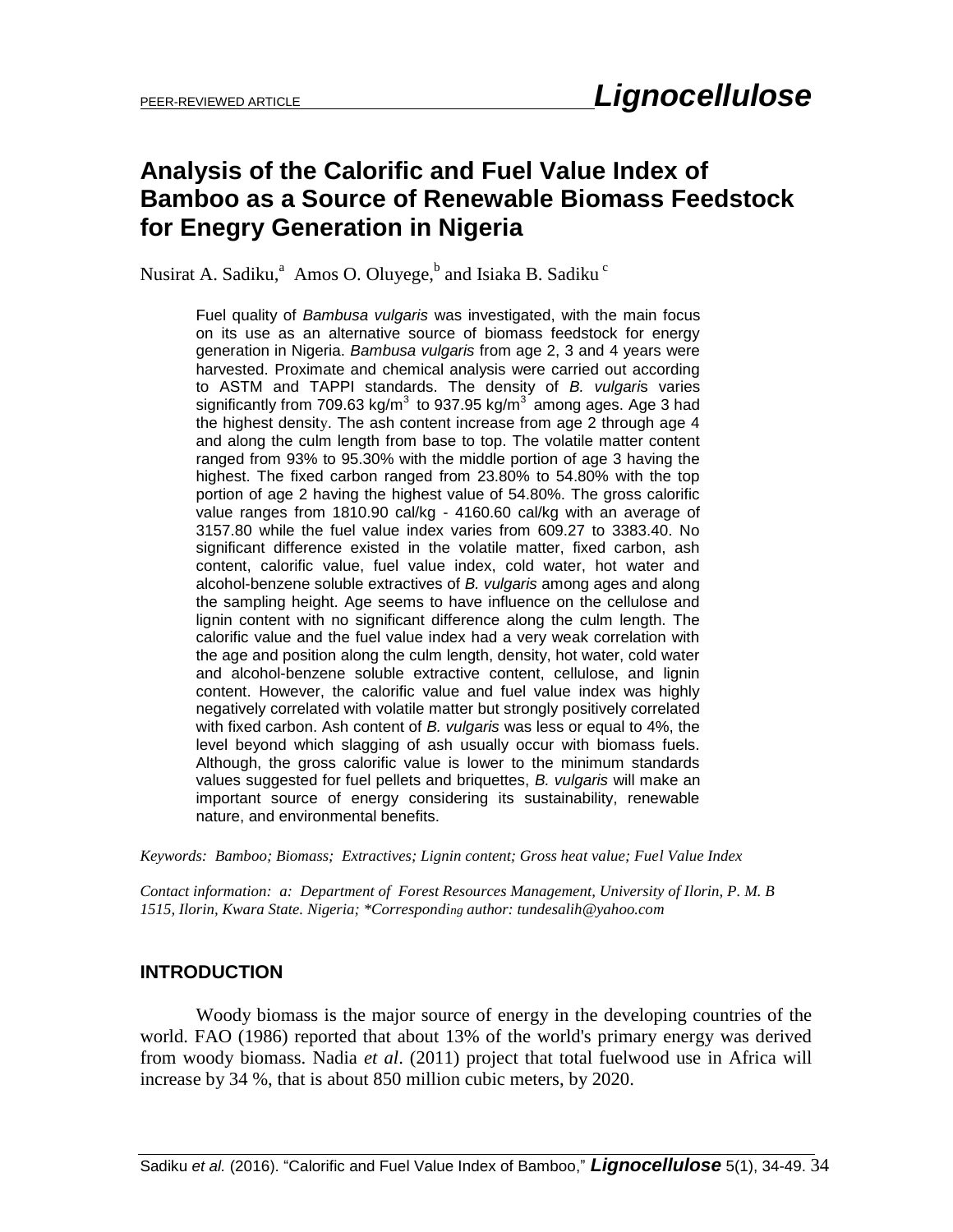Over 76% of the Nigerian populace depends on fuelwood as source of energy (Babanyara and Saleh 2010) mainly due to its accessibility, affordability, convenience, tradition, and vegetation distribution, as other energy sources are costly (Akut 2008). Fuelwood is gaining more popularity among the medium and high-income earners in urban centres due to scarcity and hike in prices of other fuel sources. The unpleasant hike in prices of petroleum products has necessitated an ever-increasing reliance on firewood by both urban and rural dwellers. Between 1991 and 1994, kerosene and cooking gas rose by about 900% (Momah and Soaga 1999), and between 1995 and 2009 it rose by 1000% (Babanyara and Saleh 2010). Presently, kerosene, which used to be sold for N50 a litre, had risen to N160 per litre. A 12 kg cylinder of cooking gas now costs between N3,300 and N3,500 in most gas plants. Nadia *et al.* (2011) stated that many households could no longer afford to buy kerosene and cooking gas, thereby resorting to the use of fuelwood, which contributed to an increase in the extraction of wood for fuel.

The available wood supply will continue to decrease due to biomass demand for energy generation. A search for alternative fuel material is of utmost priority. Bamboo could be such alternative. Bamboo is an efficient way to reduce the ever-increasing pressure on the traditional fuelwood species (Kokutse *et al*. 2013). The potential of bamboo as a suitable alternative to wood in the face of dwindling wood resources has never been explored in Nigeria. Bamboo could easily be planted to supply a constant source of fuelwood in place of wood for energy generation. According to Anderson *et al*. (1984), specific gravity, chemical composition, fuel value, and size are the indices of woody biomass quality that influence its suitability for efficient conversion with respect to energy. Davidson (1987) also reported that suitable species to be selected for bioenergy plantation should have high wood calorific value, ability to produce wood of high specific gravity, and capacity for rapid growth on a wide range of sites. Bamboo meets most of these qualities of rapid growth rates, high annual re-growth after harvesting, and high biomass production (Sadiku and Oyerinde 2015).

 Energetic properties of bamboo have been reviewed by several studies (Benjamin *et al.* 2012; Engler *et al*. 2012; Gielis 2000; Nagano *et al.* 2009; Lan *et al*. 1999). These sources report that bamboos are potentially suitable to be used as fuel in biomass-fed combustion plants. Bamboo is said to have some desirable fuel characteristics such as low ash content and low alkali index with a lower heating value higher than most agricultural residues, grasses, and straw but also lower than many woody biomass (Scurlock *et al*. 2000). The productivity of bamboo, in terms of the generation of biomass is not different from that of woody biomass (Hunter and Jungi 2002). The average biomass of bamboo per hectare was given as 241.7 Mg/ha (Kumar *et al.* 2005). Bamboo is highly resilient, and its rapid establishment and growth rates allow frequent harvesting that limits exposure to risks such as fire and extreme weather. Bamboos are believed to perform roughly equivalent to fast-growing plantation species (Lobovikov *et al.* 2009).

A bamboo forest requires approximately seven years to grow to maturity, which is significantly faster than tree species. Although, bamboo stands require more frequent management practices compared with other kinds of forestry stands, due to its rapid growth and regeneration, bamboo can be harvested by annual selective cutting (Lou *et al.* 2010). To ensure the long-term sustainability of forest resources in Nigeria, the fuel quality of *Bambusa vulgaris* the most dominant Bamboo species in Nigeria was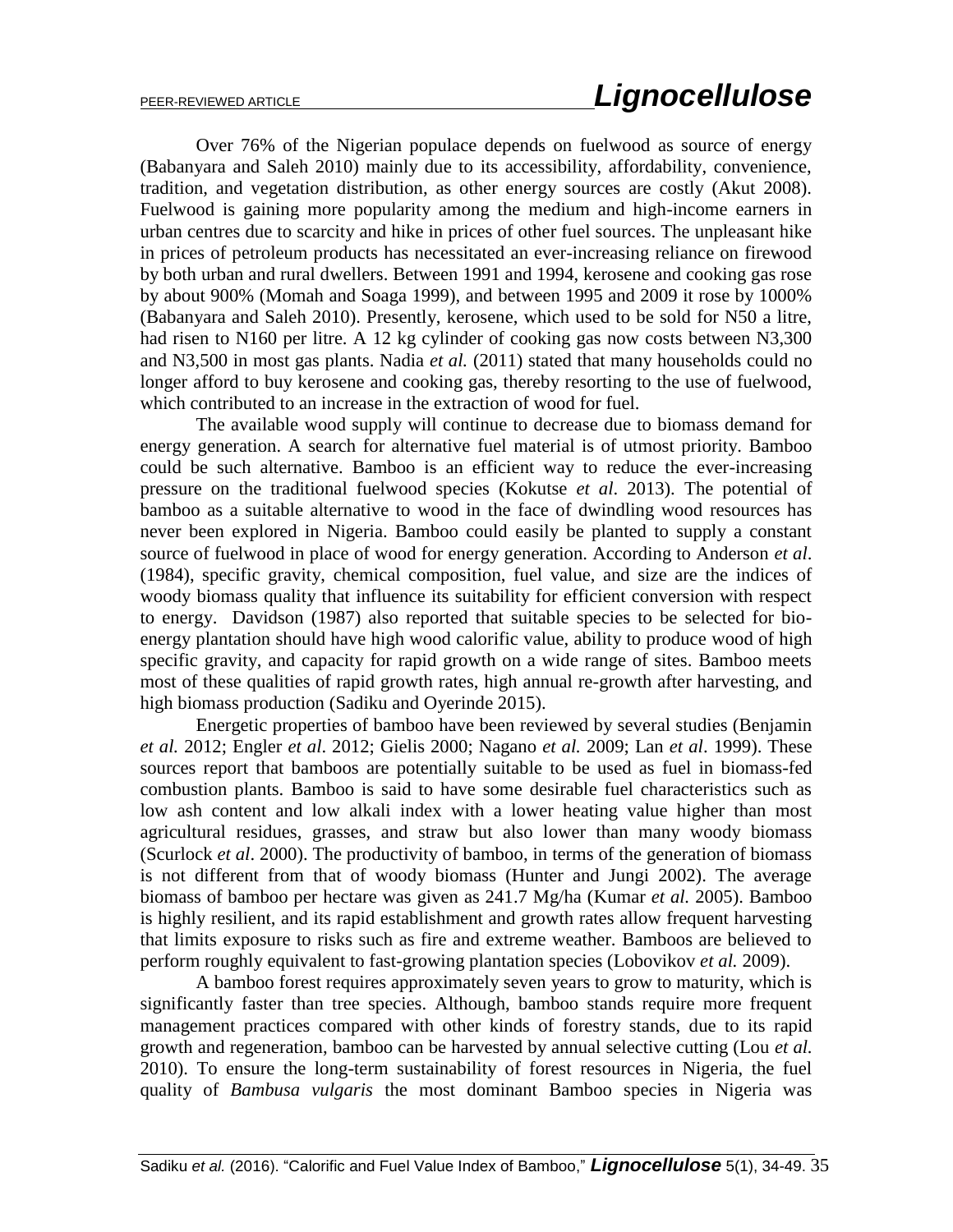investigated with the main focus on its use as an alternative source of biomass feedstock for energy generation.

### **EXPERIMENTAL**

#### **Materials**

The bamboo species for this study, *Bambusa vulgaris,* was obtained from bamboo grooves on the Federal University of Technology, Akure Campus. The Federal University of Technology at Akure lies between longitude 50 8'East and 50 10' East of the Greenwich Meridian and between latitude 70 16' North and 70 19' North of the Equator. All the reagents used were of analytical grade.

### **Methods**

Culms of age 2, 3, and 4 years were harvested. Three (3) representative culms from each age group were harvested, making a total of nine (9) culms. The culms were carefully marked and labelled for easy identification according to ages and position along the culm length. After this, the culms were divided into three equal parts, i.e. the base, middle, and top, for proximate and chemical properties analysis. The samples were milled in their fresh state to pass BS  $40$  – mesh sieve (425  $\mu$ m) but retained on BS 60 – mesh (250 um sieve). After that, they were shade dried until they had attained constant moisture content. The specific gravity of *B. vulgaris* was determined according to ASTM D 2395-93, volatile matter was determined in accordance with ASTM D3175-11, ash content determined according to TAPPI standard T211om-9, organic carbon content determined using FAO Guide to Laboratory Test, and gross calorific value determined with a bomb calorimeter in accordance with ASTM Standard E711-87. Fuel value index was calculated based on the gross heat value, wood density, and ash content. Alcoholbenzene solubility of *B. vulgaris* was determined according to TAPPI standard T 204 cm-97, hot and cold water solubility was done according to TAPPI standard T 207 cm-99, alpha  $(\alpha)$  cellulose content according to TAPPI standard T 203 cm, and lignin content according to TAPPI standard T222 cm-88.

### *Statistical Analysis*

The effects of age and position along the culm length on the fuel properties were evaluated by analysis of variance at  $p \le 0.05$ . Duncan Multiple Range Test was used to compare mean values for the different ages and positions along the culm length. Correlation analysis was used to determine the relationship between the age, position along the culm length, and the fuel properties of bamboo

### **RESULTS AND DISCUSSION**

The Gross calorific value, fixed carbon content, volatile substances, ash, and cellulose/lignin contents are the most essential properties to be considered for potential energy analyses of lignocellulosic wastes (Erol *et al.* 2010; Akkaya 2009; Majumder *et*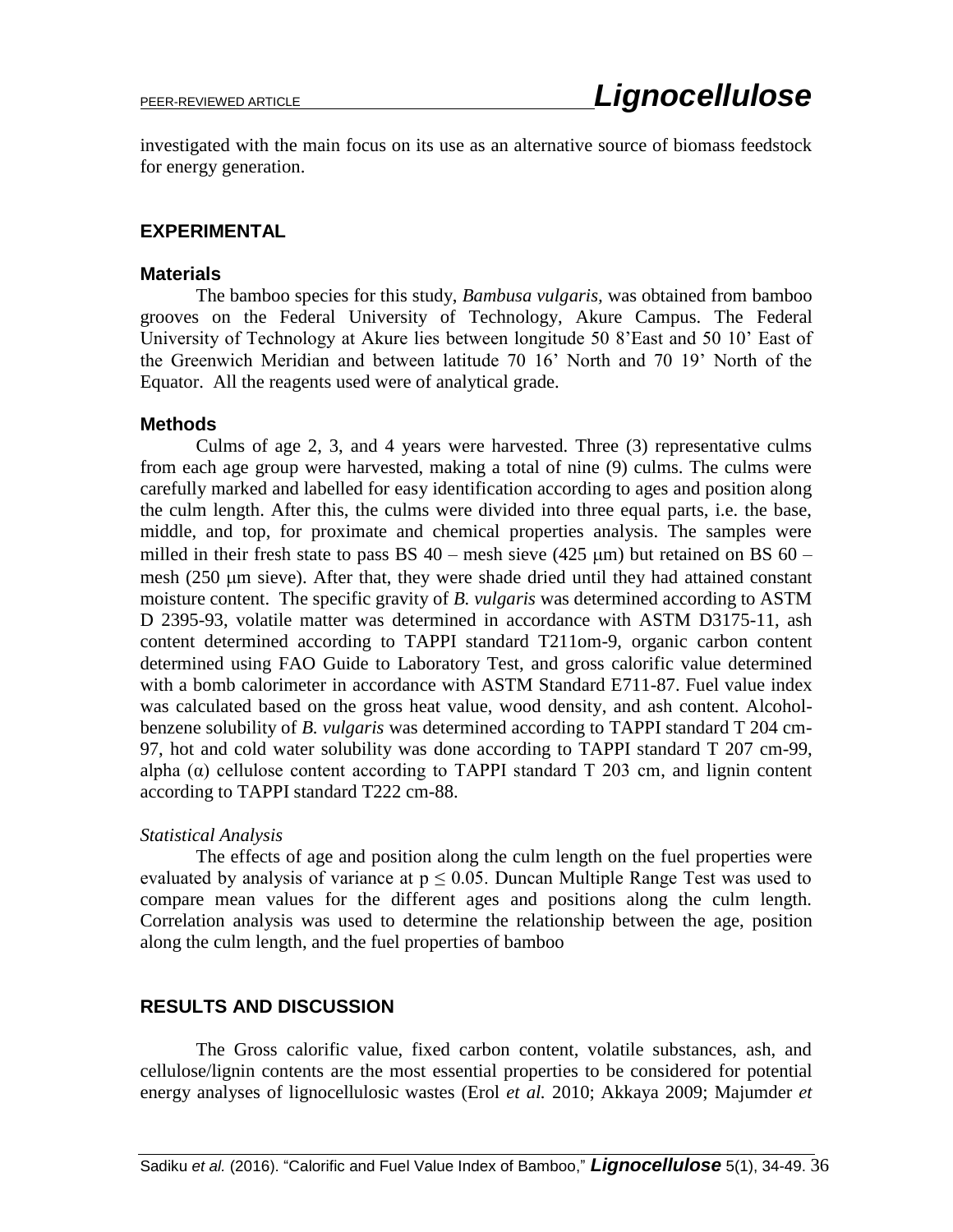*al.* 2008; Moghtaderi *et al.* 2006). Table 1 to 4 shows the result of the proximate, chemical analysis, analysis of variance and Duncan multiple Range Test for the specific gravity, fixed carbon, volatile matter, extractive contents, cellulose content, lignin content, gross heat value, fuel value index and ash content of *B. vulgaris* from three age classes

### **Density**

The densities of *B. vulgaris* specimens were found to vary with age and along the culm length; density values ranged from 709.63 kg/m<sup>3</sup> to 937.95 kg/m<sup>3</sup>, and they increased from the basal portion of the culm to the top (Table 1). These values are in the same range with that of *S. siamea* with specific gravity of 0.60 to 0.80 but a bit higher than that of *Gliricidia sepium* (0.45 to 0.72) and *L. leucocephala* (0.48 to 0.72) reported by NAS (1980), *Gmelina arborea* (0.45), *Eucalyptus tereticornis* (0.59), *Cassia siamea* (0.67), *Tectona grandis* (0.62), and *Gliricidia sepium* (0.7) (Chow and Lucas 1988), *L. leucocephala* (0.69), *G. sepium* (0.67), and *S. siamea* (0.64) (Mainoo and Appiah 1996), *Acacia mellifera* (703 g/m <sup>3</sup>), *Acasia senegal* (728 Kg/m <sup>3</sup>), *Eucalyptus tereticornis* (673 g/m <sup>3</sup>) and *Moringa oleifera* (226.3 kg/m <sup>3</sup>) (Khider and Elsaki 2012), and *Melia dubia*  (463.26 g/m <sup>3</sup>) (Saravanan *et al.* 2013).

| Properties           | Age                     | Position              |                       |                       |  |  |
|----------------------|-------------------------|-----------------------|-----------------------|-----------------------|--|--|
|                      |                         | Base                  | Middle                | Top                   |  |  |
|                      | $\overline{2}$          | $709.63 \pm 26.29$    | $797.20 \pm 2.84$     | $758.83 \pm 106.38$   |  |  |
| Density              |                         |                       |                       |                       |  |  |
| (kg/m <sup>3</sup> ) | 3                       | $813.64 \pm 86.76$    | $880.10 \pm 3.79$     | $937.95 \pm 31.62$    |  |  |
|                      | $\overline{4}$          | $794.93 \pm 66.83$    | $758.16 \pm 7.15$     | 793.53 ± 122.87       |  |  |
| Volatile             | $\overline{\mathbf{c}}$ | $93.00 \pm 6.06$      | $95.10 \pm 5.24$      | $93.20 \pm 5.21$      |  |  |
| Matter (%)           | 3                       | $94.53 \pm 2.49$      | $95.30 \pm 4.61$      | $93.90 \pm 4.42$      |  |  |
|                      | $\overline{4}$          | $93.77 \pm 7.26$      | $93.25 \pm 7.34$      | $93.55 \pm 1.24$      |  |  |
| Fixed                |                         |                       |                       |                       |  |  |
| Carbon (%)           | $\frac{2}{3}$           | $4.08 \pm 5.88$       | $4.51 \pm 5.01$       | $5.48 \pm 4.51$       |  |  |
|                      |                         | $3.60 \pm 2.45$       | $4.10 \pm 2.75$       | $4.18 \pm 2.89$       |  |  |
|                      | 4                       | $5.12 \pm 7.40$       | $5.02 \pm 7.05$       | $2.38 \pm 1.35$       |  |  |
| Ash (%)              | $\overline{\mathbf{c}}$ | $2.92 \pm 0.99$       | $2.83 \pm 3.33$       | $1.32 \pm 0.70$       |  |  |
|                      | 3                       | $1.88 \pm 0.04$       | $3.10 \pm 1.66$       | $2.60 \pm 1.11$       |  |  |
|                      | $\overline{4}$          | $2.27 \pm 1.42$       | $2.24 \pm 0.64$       | $4.08 \pm 0.52$       |  |  |
| Calorific            |                         |                       |                       |                       |  |  |
| Value                | $\frac{2}{3}$           | $1810.90 \pm 891.54$  | $3253.00 \pm 3435.50$ | $4160.60 \pm 3293.89$ |  |  |
|                      |                         | $2406.60 \pm 851.21$  | $2980.00 \pm 2372.68$ | $3478.30 \pm 2438.00$ |  |  |
|                      | $\overline{4}$          | $3844.50 \pm 4964.28$ | $3984.30 \pm 4860.32$ | $2501.10 \pm 365.70$  |  |  |
| <b>Fuel Value</b>    |                         |                       |                       |                       |  |  |
| Index                | $\overline{\mathbf{c}}$ | $2609.20 \pm 230.38$  | $2950.50 \pm 4429.67$ | $2899.10 \pm 845.70$  |  |  |
|                      | 3                       | $1277.30 \pm 435.18$  | $940.59 \pm 568.31$   | 1411.40 ± 1207.37     |  |  |
| $-1$<br>.            | 4                       | $3383.40 \pm 5271.38$ | 1983.90 ± 2629.35     | $612.90 \pm 25.89$    |  |  |

**Table 1.** Mean Value of the Proximate Composition of *B. vulgaris*

The data are average values of at least 3 samples.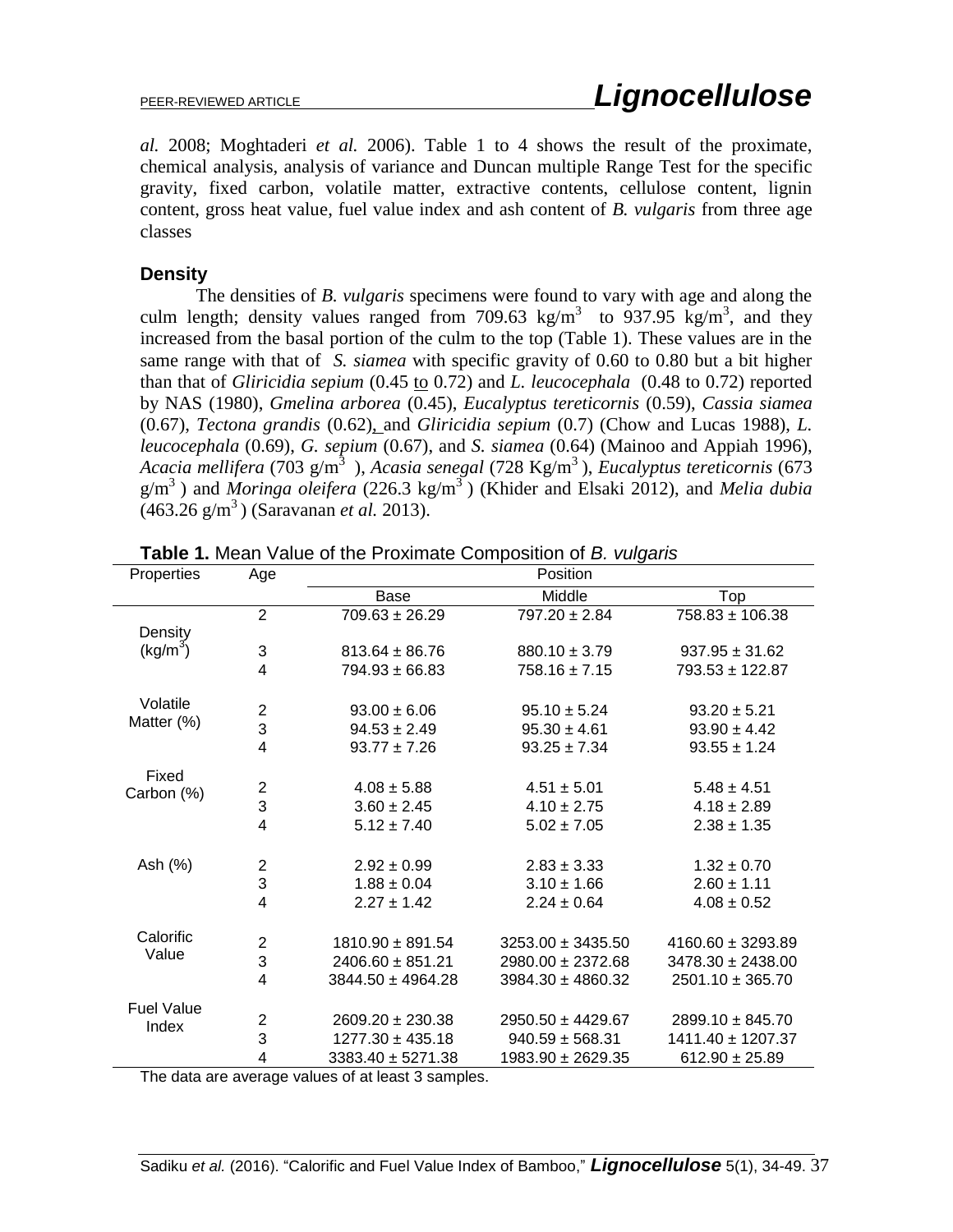The pattern of variation in the bamboo density showed an increase from base to the top along the bamboo culm length. Also, among the three age classes, the density increased from age 2 to 3 and later decreased at age 4 (Table 1). The density of *B. vulgaris* differed significantly among ages, with age 3 having the highest density. The density at 2 years was significantly lower compared to that of age 3 and 4. The density was slightly different between age 3 and 4 but significantly different from that of age 2. The density at the base, middle and top along the culm length were not significantly different (Table 1).

 High density is expected to influence the fuel value index of biomass for energy generation, as density has a positive correlation with fuel value index. High-density materials present a higher mass per volume and have an advantage of resulting in a higher combustion yield. Denser wood contains more heat per unit volume, such that they tend to burn for longer periods of time (Mitchual *et al.* 2014). The density of *B. vulgaris* shows that it is more likely to have a higher energy per unit volume and will burn for a longer period of time. Due to higher density of *B. vulagris*, it is likely to produce briquettes with higher densities when the biomass material is pressed at room temperature and low compacting pressure (Mitchual 2013).

### **Ash Content**

 The ash content of *B. vulgaris* increased with increase in age from age 2 through age 4 and along the culm length from base to top. The highest ash content (4.08%) was from age 4 at the top portion, where the lowest (1.32%) was from top portion of age 2. The ash content of *B. vulgaris* is higher than some bamboo species used as fuel such as *P. bissetti* (1.0%), *P. bambusoides* (0.7%), *P. nigra* (0.5%) (Scurlock *et al.* 2000), *P. heterocycla* (1.3%), *P. reticulata* (1.9%) and *P. nigra* (2.0%) (Higuchi 1957). When compared to some fuelwood species such as G. arborea (4.5%), *Eucalyptus tereticornis* (6.0%), *Cassia siamea* (4.0%), and *Tectona grandis* (8.7%) (Chow and Lucas 1988), but extremely higher than that of *Gliricidia sepium* (1.5) (Chow and Lucas 1988) and *Melia dubia* (Saravanan *et al.* 2013) and in the same range with those of Sudanese fuelwood species (Khider and Elsaki 2012). The trend of the ash content of *B. vulgaris* showed an increase from the base to the middle portion of the culm, and latter decreased at the top. Among the three age classes, the ash content increased from age 2 all through age 4 (Table 1). The ash content of *B. vulgaris* were not significantly different at the base, middle and top along the length of bamboo as well as among the three age classes at  $p \leq$ 0.05 (Table 2). Ash content and its chemistry affect the efficiency of the boiler, thereby increasing its maintenance cost (Grover and Mishra, 1996). Ash is deposited on the boiler surfaces during combustion and this give boilers a major setback; ash causes slagging and fouling of boilers, the extent of which is determined by the elements present in the ash and their levels. High ash content is known to be less desirable for fuel as it is noncombustible and hence reduces the heat of combustion. *B. vulgaris* may be considered as good fuelwood on account of comparatively low ash content (Bhatt and Tomar 2002). Moreover, low ash content of *B. vulgaris* indicates that it has low mineral matter. *B. vulgaris* had ash content less than or approximately equal to 4%, the level beyond which slagging of ash usually would occur with biomass fuels (Grover and Mishra, 1996). Thus, it is likely that when *B. vulgaris* is used as fuel no slagging would occur.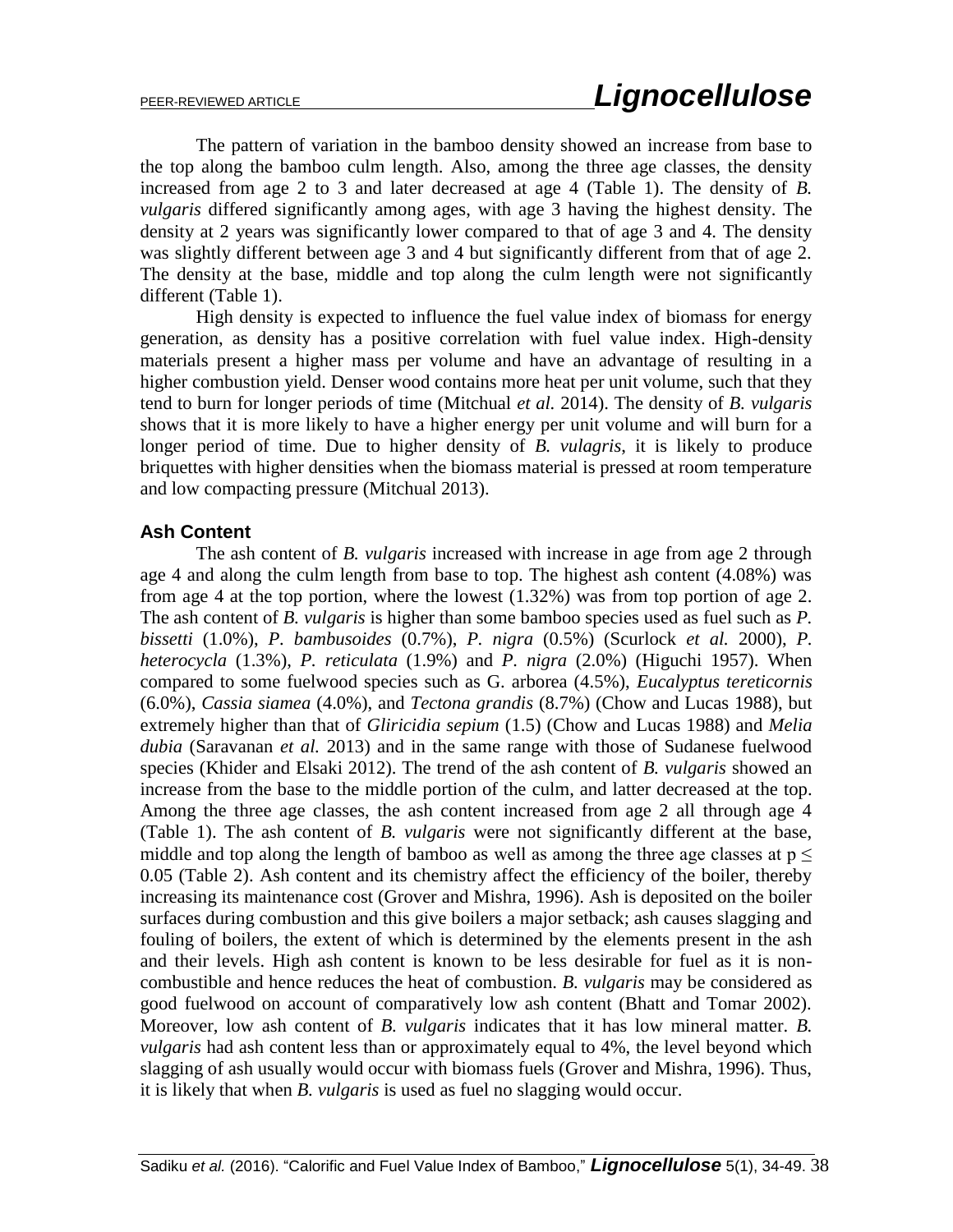| <b>Table 2.</b> Vanation in the Floximate Composition of <i>D. Valgan</i> o |        |                   |          |        |       |           |                   |
|-----------------------------------------------------------------------------|--------|-------------------|----------|--------|-------|-----------|-------------------|
| Source of                                                                   |        | Density           | Volatile | Fixed  | Ash   | Calorific | <b>Fuel Value</b> |
| Variation                                                                   |        | Kg/m <sup>3</sup> | Matter   | Carbon | (% )  | Value     | Index             |
|                                                                             |        |                   | (%)      | (%)    |       |           |                   |
|                                                                             | 2      | 755.22c           | 93.77a   | 4.69a  | 2.36a | 3075.00a  | 2153.00a          |
| Age                                                                         | 3      | 877.23a           | 94.58a   | 3.96a  | 2.52a | 2954.90a  | 1209.80a          |
|                                                                             | 4      | 782.21ab          | 93.52a   | 4.17a  | 2.86a | 3443.30a  | 1993.40a          |
| Position                                                                    | Base   | 772.70a           | 93.77a   | 4.27a  | 2.35a | 2687.30a  | 1756.70a          |
|                                                                             | Middle | 811.82a           | 94.55a   | 4.54a  | 2.72a | 3405.90a  | 1958.30a          |
|                                                                             | Top    | 830.11a           | 93.55a   | 4.01a  | 2.67a | 3380.00a  | 1641.10a          |
|                                                                             |        |                   |          |        |       |           |                   |

**Table 2.** Variation in the Proximate Composition of *B. vulgaris* 

Means with the same letter vertically are not significantly different at ( $p \le 0.05$ )

### **Volatile Matter (VM)**

The volatile matter (VM) content ranged from 93% to 95.30% with the middle portion of age 3 having the highest, whereas the basal portion of age 2 had the lowest (Table 1). The trend in the VM showed an increase at age 2 up to age 3 and later slightly decreased at age 4. There were no significant difference in the VM of *B. vulgaris* among all the 3 ages as well as along the culm length (Tabe 2). Stephen *et al*. (2014) and Mitchual *et al*. (2014) stated that volatile matter refers to the part of a biomass material that is released as volatile gases when it is heated up to 400  $\degree$ C to 500  $\degree$ C. Heating of biomass fuels liberates volatile matter (flammable gas and smoke) as visible flame on supply of sufficient air, time, temperature, and turbulence. Patel and Gami (2012) stated that if volatile matter in the fuel is higher, then a large amount of secondary air with high pressure need to be supplied at a strategic location for effective combustion. However, incomplete combustion of volatile matter leads to dark smoke, heat loss, pollution hazard, and soot deposition on boiler surfaces (Patel and Gami 2012). Biomass materials with volatile contents up to 78% indicated ignition temperatures between 236  $\degree$ C and 270  $\degree$ C, while the lignite with volatile content 53% ignited at 274 °C (Vamvuka *et al.* 2011). Moreover, high volatile matter content of a biomass material means that during combustion, most of it will volatilize and burn as gas in cook stove applications (Akowuah 2012). There were no significant difference in the VM of *B. vulgaris* among all the 3 ages as well as along the culm length any portion of the culm, *B. vulgaris* from any age or portion is suitable as biomass material for energy generation.

### **Fixed Carbon (FC)**

The fixed carbon (FC) ranged from 23.80% to 54.80%, with the top portion of age 2 having the highest (54.80%) and top portion of age 4 having the lowest (23.80%). The FC increased from age 2 with slight decrease at age 3 and later increased at age 4. Along the culm, it increased from the base to the middle before declining at the top (Table 1). The range of values of fixed carbon in *B. vulgaris* is very high compared to what was reported for 2 year old *P. nigra* (16.68%), *P. bisetti* (16.32%), *P. bambusoides* (15.73%), and 4.5 year old, *P. nigra* (13.7%), *P. bisetti* (12.14%), and *P. bambusoides* (14.38) (Sculock *et al.* 2000). From the Duncan Multiple Range Test results, there were no differences in the fixed carbon among the three ages of *B. vulgaris* and along the culm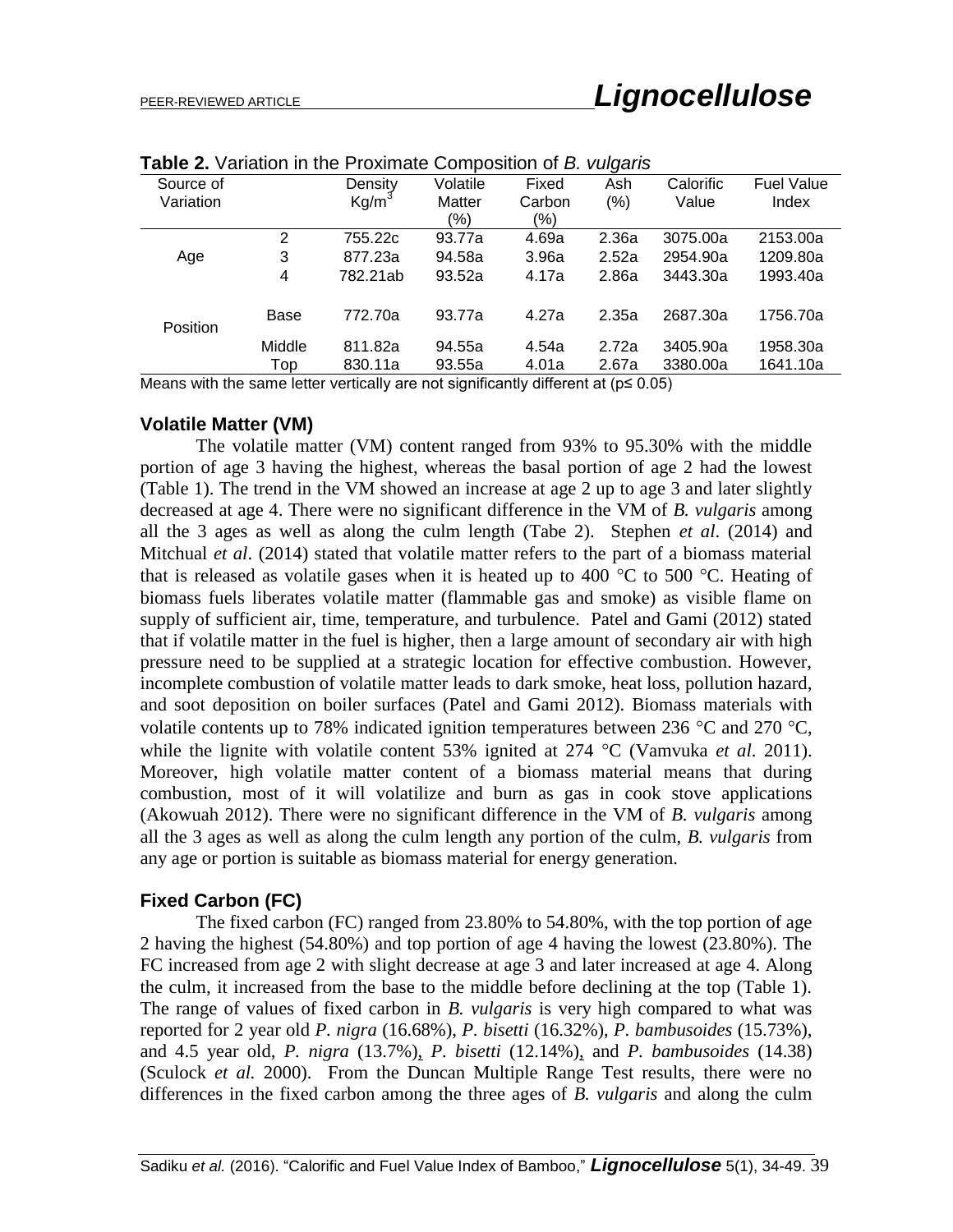length (Table 2). It was expected that the fixed carbon content would be positively correlated with bamboo density among ages and along the culm length. The age with the highest density had the least fixed carbon content. Also, the portion with the highest density had the least fixed carbon. Carbon is the major constituent of biomass, and its combustion increases the heating value; therefore, high carbon content is desirable in biofuels. The fixed carbon of any material gives a rough estimate of the heating value of a fuel and acts as the main heat generator during burning (Akowuah *et al.* 2012). Thus, the higher the carbon content of a biomass fuel, the more likely it is that the species would have higher heating value. The value recorded for *B. vulgaris* is an indication of higher heating value.

# **Gross Calorific Value (GCV)**

The GCV of *B. vulgaris* ranged from 1810.90 cal/kg to 4160.60 cal/kg with an average of 3157.80 cal/g. The GCV of *B. vulgaris* increased from age 2 with slight decrease at age 3 and later increased at age 4. Along the culm length, the trend was similar; the GCV increased from the base with slight decrease at middle and later increased at the top (Table 1). The highest GCV was at the top portion of age 2 (4160.60 cal/kg), whereas the lowest was from basal portion of age 2 (1810.90 cal/g) (Table 1). From the DMR Test result, there were no differences in the GCV among the three ages of B. vulgaris and along the culm length (Table 2). This result is similar to the findings of Engler *et al*. (2012). The mean GCV of *B. vulgaris* (3157.80 cal/g) was lower compared to the range 18.3 to 19.7 MJ/kg reported for some bamboo species (Gielis 2000) and also low compared to the range 19.3 to 20 MJ/Kg for *P. pubescens*, which was used for district heating (Nagano *et al*. 2009) and 20.1 MJ/Kg for *P. pubescens* reported by Ian *et al*. (1999), 19.62 MJ/kg reported for *P. pubescens* (Scurlock *et al*. 2000), and also comparably lower than most fuelwood species such as *Leuceana leucocephala* (4703cal/g), *Gliricidia sepium* (4569 cal/g), *Senna siamea* (4480 cal/g) (Mainoo and Appiah 1996), *Tectona grandis* (4580 cal/g), *Gmelina arborea* (4290 cal/g), *Eucalyptus tereticornis* (4050 cal/g), *Cassia siamea* (4210 cal/g), and *Gliricidia sepium* (4250 cal/g) (Chow and Lucas 1988). The standard measure of the energy content of a fuel is its heating value or calorific value (Stephen *et al*. 2014). The gross calorific value gives an indication of the amount of heat and the potential value of electricity that can be produced by the biomass. An ideal fuel wood should have high calorific value, high density, and low ash content (Kumar *et al.* 2011). The GCV o*f B. vulgar*is is lower compared to the minimum values suggested by the Austria and German standards of 17.5 to 19.5 MJ/kg for fuel pellets and briquettes. Generally, the GCV of *B. vulgaris* is lower than those of fuelwood species but *B. vulgaris* from any age could be used. Considering the lower heating values of *B. vulgaris* compared to that of wood species and fossil fuels, in terms of sustainability, renewability nature and environmental benefits, *B. vulgaris* will continue to be an important source of energy.

### **Fuel Value Index (FVI)**

The selection of ideal fuel wood species is based on its FVI calculated using calorific value, wood density, and ash content (Bhatt and Todaria 1992). The FVI for *B. vulgaris* ranged from 609.27 to 3383.40 with a mean of 1785.40. The highest value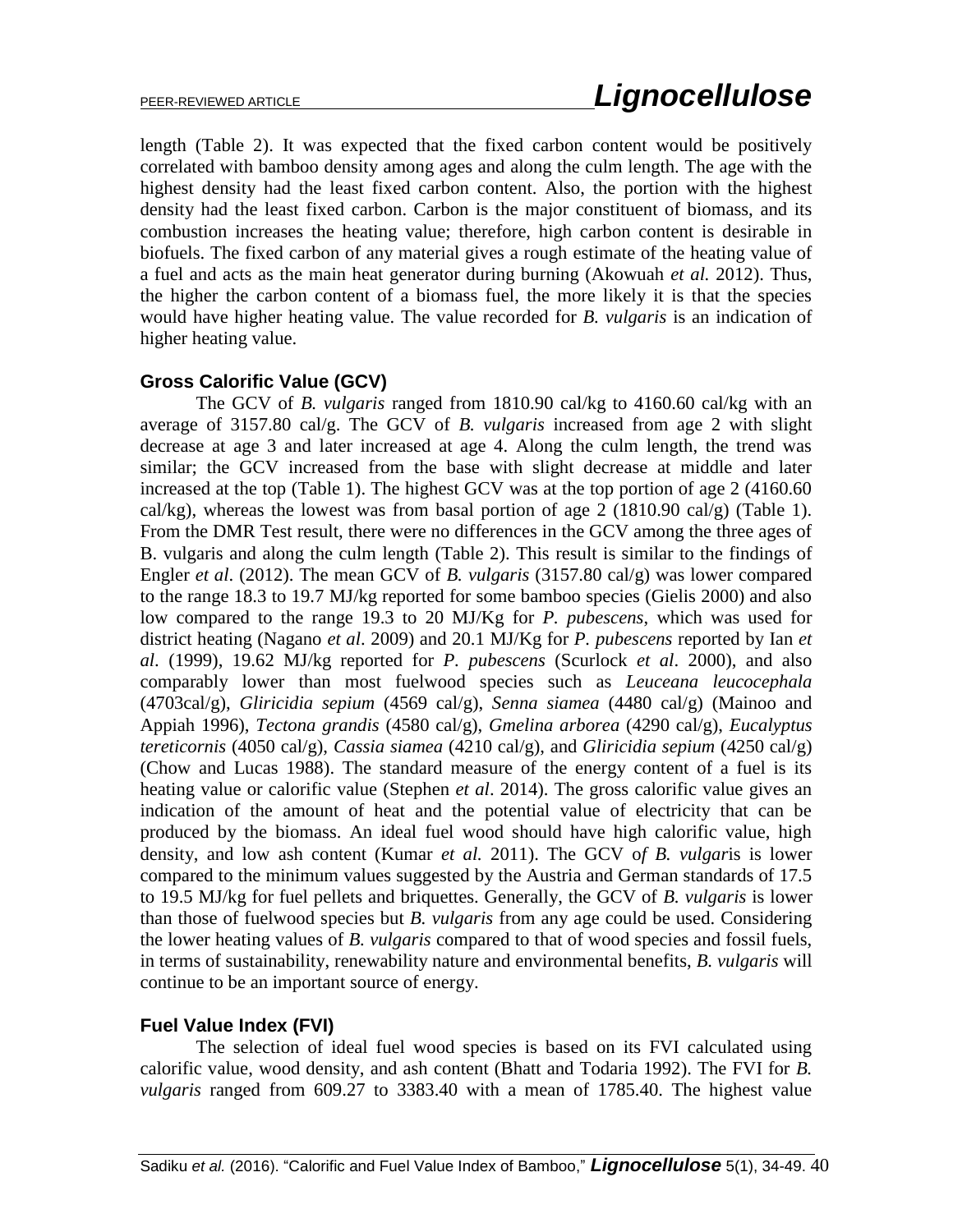(3383.40) was from the basal portion of age 4, and the lowest (609.27) from the basal portion of age 2. The FVI of *B. vulgaris* increased from age 2 with slight decrease at age 3 and later increased at age 4. Along the culm length, the FVI increased from the base to the middle and with a slight decrease at the top (Table 1). There were no significant differences in the FVI among ages and along the culm length from base to top (Table 2). Similar to the findings of Engler *et al.* (2012), this shows that any portion of the culm at any age may be used for fuel. The FVI of *B. vulgaris* is comparably lower than some of fuelwood species such as *Leuceana leucocephala* (2488) and in the same range as *Gliricidia sepium* (1255) and *Senna siamea* (1327) (Chow and Lucas 1988) and *Melia dubia* (1540.15 to 4125.60) (Saravanan *et al*. 2013). The increase in FVI may be attributed to increase in calorific value, density, age of the bamboo, as well as reduced ash content. A combination of three factors; CV, density, and ash content, is most appropriate in determining the suitability of a woody species as fuel material. In addition, FVI is an important characteristics for screening desirable fuel wood species (Puronit and Nautiyal 1987; Jain 1994). From the value of the FVI, *B. vulgaris* can serve as a replace for wood as biomass feed stock for energy generation.

# **Extractive Content**

 The solubility of *B. vulgaris* in different solvents can serve as an indication of the extractive contents, which are not cell wall components. The cold and hot water soluble extractives of *B. vulgaris* varied from 1.76% to 6.63% and 4.05% to 11.96%, respectively. The average was 4.44% for cold and 8.73% for hot water. Cold and hot water solubility of *B. vulgaris* was almost similar to that of sweet bamboo, 5.91% to 8.04% for cold and 5.91% to 7.03% for hot water soluble extractives, respectively. The cold water soluble extractives of *B. vulgaris* increased at age 2, decreased at age 3, and later increased at age 4 but increased from base to top along the culm length. For hot water soluble extractives, it increased from age 2 to 3 and later declined at age 4 but decreased from base to top along the culm length in contrast to the cold water soluble extractives (Table 3). The cold-water removes a part of extraneous components, such as inorganic compounds, tannins, gums, sugars, and coloring matter, while the hot-water removes, in addition, starches (TAPPI, 2002). The high extractive content of *B. vulgaris* may probably be due to large lumen diameter of the fibre, as almost all of the extractives fill up the cell lumen. Cold and Hot water solubles are important in the evaluation of water soluble extractives such as tannis, starch, sugar, pectin, and phenolic compounds within woody materials (Janes 1969).

 The average alcohol-benzene solubility of *B. vulgaris* ranged from 3.98% to 7.14%, which is higher compared to 3.1%, 1.9% and 2.2% reported for 2 year old *P. bisetti*, *P. bambusoides*, and *P. nigra* and 2.2%, 1.1% and 1.9% recorded for 4.5 year old *P. bisetti*, *P. bambusoides*, and *P. nigra* (Sculock *et al*. 2000) and *P. nigra* (3.4%) and *P. reticulata* (3.4%) reported by Higuchi (1957), but in the same range with *P. heterocycla* (4.6%) (Higuchi 1957) and some wood species such as *Acacia mellifera* (3.0%), *Acacia senegal* (2.9%), *Eucalyptus tereticornis* (2.2%), and *Moringa oleifera* (3.0%) (Khider and Elsaki 2012).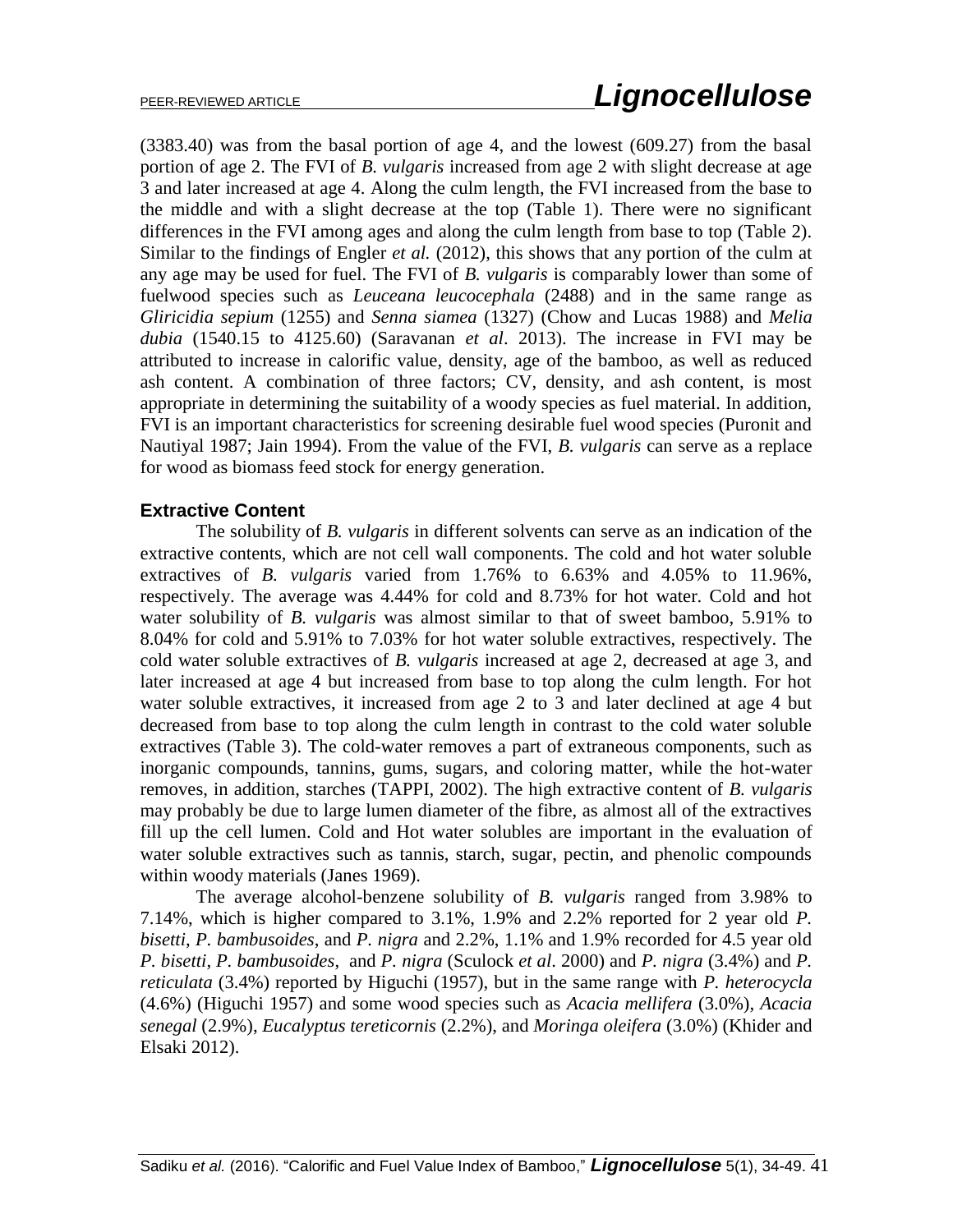The alcohol-benzene soluble extractives of *B. vulgaris* increases with increasing age from 2 through to age 4, but increased from base, decreased at the middle and later increased at the top along the culm length with no significant difference among age and along the culm length (Table 4).

 Alcohol-benzene extractive contents of *B. vulgaris* (5.56%) were higher than those in wood (2.14%) (Gong *et al*. 2007). This shows that the *B. vulgaris* contained more substances like waxes, fats, resins, phytosterols, non-volatile hydrocarbons, lowmolecular weight carbohydrates, salts, and other water-soluble substances (Cao *et al.* 2014). Extractive content is a parameter that directly affects the heating value of a biomass (Demibras 2002). According to Nemestothy (2008), the higher heating value of resins, oils, and the other extractives in wood is around 38 MJ/kg. Therefore, heating values increase with an increase in extractive content.

|                                |                | value of the chomical content of <i>D. Valgano</i><br>Position |                   |                   |  |
|--------------------------------|----------------|----------------------------------------------------------------|-------------------|-------------------|--|
| Properties                     | Age (years)    | Base                                                           | Middle            | Top               |  |
|                                | 2              | $5.48 \pm 1.54$                                                | $4.60 \pm 1.24$   | $5.54 \pm 1.61$   |  |
|                                | 3              | $1.76 \pm 0.89$                                                | $4.10 \pm 5.75$   | $5.66 \pm 1.43$   |  |
| Cold water solubility (%)      | 4              | $2.41 \pm 1.78$                                                | $3.78 \pm 4.33$   | $6.63 \pm 3.21$   |  |
|                                | 2              | $6.44 \pm 3.03$                                                | $10.50 \pm 0.82$  | $10.15 \pm 5.24$  |  |
| Hot water solubility (%)       | 3              | $11.96 \pm 1.25$                                               | $11.83 \pm 1.83$  | $4.05 \pm 5.5$    |  |
|                                | 4              | $8.46 \pm 4.45$                                                | $4.50 \pm 1.65$   | $10.71 \pm 6.25$  |  |
|                                | $\overline{2}$ | $6.85 \pm 0.77$                                                | $3.98 \pm 1.45$   | $5.08 \pm 0.64$   |  |
| Alcohol-benzene solubility (%) | 3              | $4.45 \pm 0.76$                                                | $4.84 \pm 1.15$   | $7.13 \pm 3.92$   |  |
|                                | 4              | $4.22 \pm 0.63$                                                | $6.34 \pm 2.32$   | $7.14 \pm 3.02$   |  |
|                                | $\overline{2}$ | $78.23 \pm 0.88$                                               | $75.00 \pm 2.93$  | $73.81 \pm 4.33$  |  |
|                                | 3              | $61.30 \pm 4.69$                                               | $70.11 \pm 6.40$  | $69.81 \pm 9.00$  |  |
| Cellulose                      | 4              | $65.62 \pm 2.94$                                               | $67.31 \pm 3.05$  | $69.93 \pm 6.41$  |  |
|                                | $\overline{c}$ | $34.72 \pm 14.60$                                              | $55.42 \pm 10.68$ | $47.55 \pm 13.41$ |  |
| Klason Lignin                  | 3              | $37.76 \pm 2.32$                                               | $33.20 \pm 2.46$  | $38.23 \pm 12.99$ |  |
|                                | 4              | $29.01 \pm 7.84$                                               | $27.28 \pm 9.35$  | $31.44 \pm 2.74$  |  |

### **Table 3.** Mean Values of the Chemical Content of *B. vulgaris*

The data are average values of at least 3 samples.

|  |  |  |  | <b>Table 4.</b> Variation in the Chemical Content of B. vulgaris |  |
|--|--|--|--|------------------------------------------------------------------|--|
|--|--|--|--|------------------------------------------------------------------|--|

|           |        |       |           | $\sim$ $\sim$                                                                              |                      |         |
|-----------|--------|-------|-----------|--------------------------------------------------------------------------------------------|----------------------|---------|
| Source of |        | Cold  | Hot Water | Alcoho-benzene                                                                             | $\alpha$ - Cellulose | Klason  |
| Variation |        | Water |           |                                                                                            |                      | Lignin  |
| Age       | 2      | 5.21a | 9.03a     | 5.30a                                                                                      | 75.68a               | 45.90a  |
|           | 3      | 3.83a | 9.28a     | 5.47a                                                                                      | 67.07b               | 36.40ab |
|           | 4      | 4.27a | 7.89a     | 5.90a                                                                                      | 67.62b               | 29.24c  |
| Position  |        |       |           |                                                                                            |                      |         |
|           | Base   | 3.22a | 8.95a     | 5.17a                                                                                      | 68.38a               | 33.83a  |
|           | Middle | 4.16a | 8.94a     | 5.05a                                                                                      | 70.81a               | 38.63a  |
|           | Top    | 5.94a | 8.30a     | 6.45a                                                                                      | 71.18a               | 39.07a  |
|           |        |       |           | Means with the came letter verticelly are not significantly different of $(x \wedge 0.05)$ |                      |         |

Means with the same letter vertically are not significantly different at (p≤ 0.05)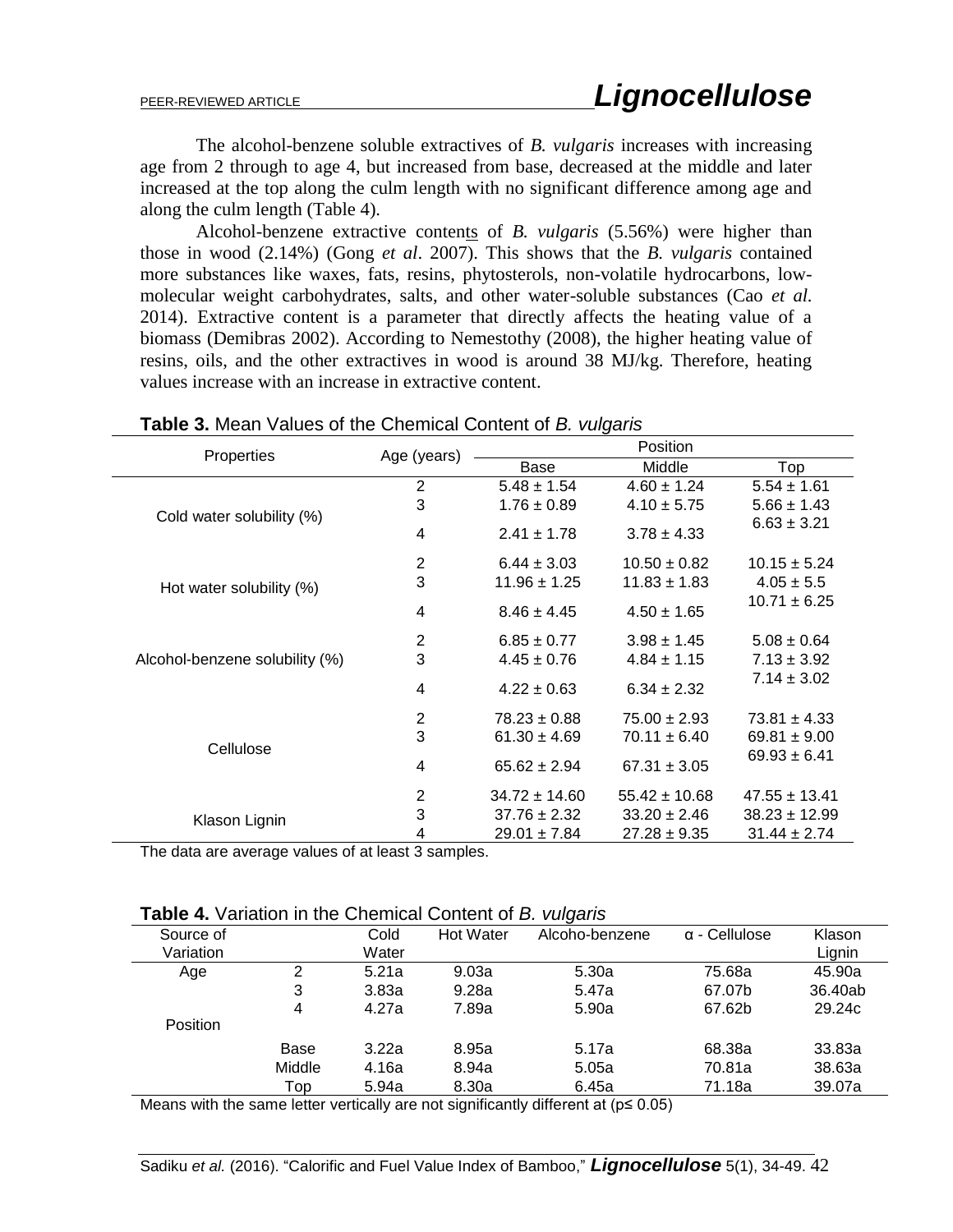### **Cellulose Content**

 The cellulose content of *B. vulgaris* ranged from 61.30% to 78.23%, with the basal portion of age 3 having the lowest and the basal portion of age 2 having the highest. Age seemed to influence the cellulose content (Table 4), with no significant difference along the culm length. The cellulose content of *B. vulgaris* under study was significantly higher than what was reported for *G. brang* (51.58%), *G. scortechinii* (46.87%), *G. wrayi* (37.60%), and *G. levi* (33.80%) (Wahab *et al.* 2013). Mahanim *et al*. (2008) also got 46.14% to 46.53% for *G. scortechinii* and 48.4% to 56.45% for *G. lagulata*, 58.72% for *B. blumeana* (Ireana 2010); 41.71% to 49.02% for *P. pubescens* (Li *et al*. 2007), but a bit similar to *G. scortechinii* (63.30% to 64.60%) (Hisham *et al.* 2006). The result of this study show that the cellulose content of *B. vulgaris* is significantly higher than most other bamboo species, softwood (42%), and hardwood (45%) (Thomas 1977). For any species to be viable as an energy crop, the cellulose content must be high. Cellulose is the major combustible and principal compound in biomass.

Cellulose in wood has a high heating value of approximately 19.5 MJ/kg, although lower than those of lignin and extractives (Nemesthoty 2008). Heating values for cellulose may differ based on the feedstock. However because of its higher percentage in terms of its composition, the overall calorific value of biomass tends to hinge on the cellulose content. For biomass with higher cellulose content, the pyrolysis rate will be faster, while the biomass with higher lignin content gave slower pyrolysis rate (Gani and Naruse 2007).

### **Lignin Content**

 The result of Klason lignin or acid insoluble lignin value for *B. vulgaris* shows that age had an influence on lignin content, whereas position along the culm length did not (Table 4). The lignin content was in the range of 27.28% to 55.42%. The basal portion of age 4 had the lowest, while the middle portion of age 2 had the highest lignin content. Among ages, lignin content decreased from age 2 through age 4. This could be due to the fact that the full lignification of bamboo culm is completed within one growing season with no further significant aging effects (Abd. Latif *et al.* 1994). However, the lignin content increased from the base to the top along the culm length, which contradicts the findings of Abd. Latif *et al.* (1994). This was attributed to the individual characteristics of the bamboo.

The lignin content of *B. vulgaris* under study is in a similar range to that of *P. bisettii* 27.7%, and higher than 26.2% and 27.1% for *P. bambusoides* and *P. nigra* respectively (Scurlock *et al.* 2000). Compared to some fuel wood species such as *Acacia mellifera* (23.3%), *Acacia senegal* (22.2%), *Eucalyptus tereticornis* (21.8%) and *Moringa oleifera* (24.9)% (Khider and Elsaki 2013), *G. arborea* (26.1%), *Eucalyptus tereticornis* (30.4%), *Cassia siamea* (28.3%), *Tectona grandis* (19.8%) and *Gliricidia sepium* (23.1). *B. vulgaris* is extremely high in lignin content, and this makes it a desirable species as an energy crop. For thermochemical conversion of biomass to energy, high lignin content is desirable although the extent of its effect is not well known (Boateng *et al*. 2008; Cassida *et al*. 2005).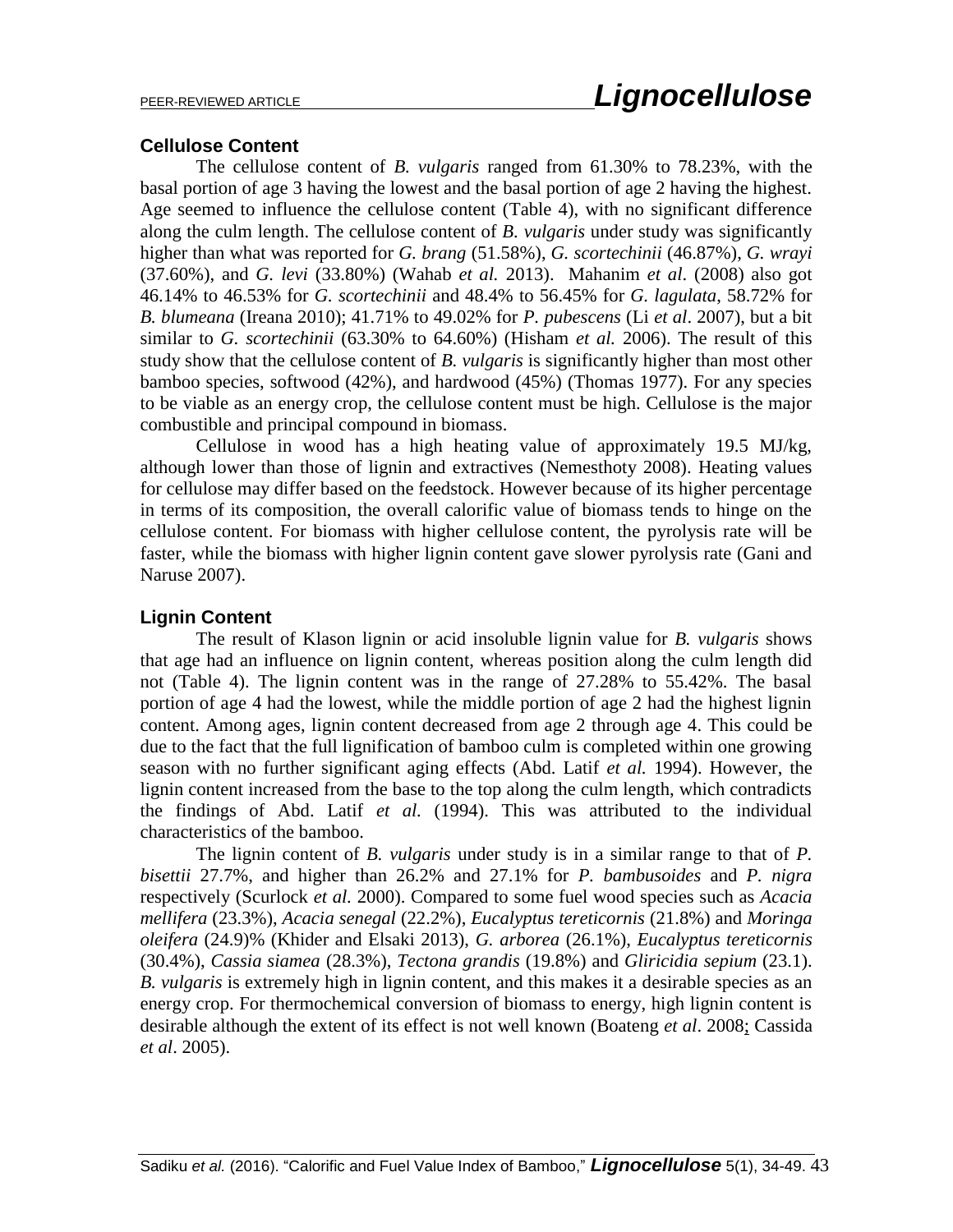# **Correlation between Calorific Value and Age and Position along the Culm Length of Bamboo, Density and Chemical Properties**

The calorific value (CV) had a very weak correlation with the age  $(r = 0.058)$ , position (r = 0.108) along the culm length, and density (r= -0.162) of *B. vulgaris*. The relationships were not significant at  $p \le 0.05$  (Table 5). The CV may not be predicted from the age, position along the culm length, and density of bamboo. Likewise, there were very weak correlation between the CV and hot water, cold water, and alcoholbenzene soluble extractive content, cellulose, and lignin content. This result is contrary to those of Shafizadeh and Degroot (1976) and Demirbas (1998), where significant correlation was found between Higher Heating Value (HHV) and holocellulose, lignin, and extractives on dry basis. On the other hand, significant correlations existed among the CV and fixed carbon (FC) and volatile matter (VM) contents. This supports the findings of Susott *et al.* (1975) and Tillman (1978) where linear relationship was found between the HHV and the carbon content of natural fuels, chars and volatiles. They also concluded that the higher heating values for extractives, lignin, and holocellulose are consistent with their carbon content. The correlation of CV and VM was strong negative correlation (-0.882) while that of FC was strong positive correlation (0.903) (Table 5). This indicated that as the FC increases, the CV increases. Also, as the VM increases, the CV decreases and vice versa. This result is also similar to the findings of Avelin *et al.* (2014), who reported that higher heating value did not correlate with the lignin content, but contradict the report of Tilman (1978), who found a linear relationship between the higher heating value and the lignin content.

| Properties                    | Gross Calorific value | Fuel value index |
|-------------------------------|-----------------------|------------------|
| Age                           | $0.058$ ns            | $-0.028$ ns      |
| Position along the culm       | $0.108$ ns            | $-0.021$ ns      |
| Density ( $kg/m3$ )           | $-0.162ns$            | $-0.030ns$       |
| Volatile matter (%)           | $-0.882**$            | $-0.689**$       |
| Fixed Carbon (%)              | $0.903**$             | $0.781**$        |
| Cold water solubility (%)     | $-0.176$ ns           | -0.054 ns        |
| Hot water solubility (%)      | $-0.016$ ns           | $0.073$ ns       |
| Alcoho-benzene solubility (%) | $0.236$ ns            | $0.017$ ns       |
| Cellulose                     | $0.149$ ns            | $0.077$ ns       |
| Lignin                        | $0.112$ ns            | $0.183$ ns       |
| Ash content                   | $-0.192$ ns           | -0.467 ns        |

**Table 5.** Correlation between Fuel Properties and Age and Position along the Culm and Chemical of *B. Vulgaris.*

 $ns = not significant; ** = significant at  $p \leq 0.01$$ 

# **Correlation between Fuel Value Index and Age and Position along the Culm Length of Bamboo, Density and Chemical Properties**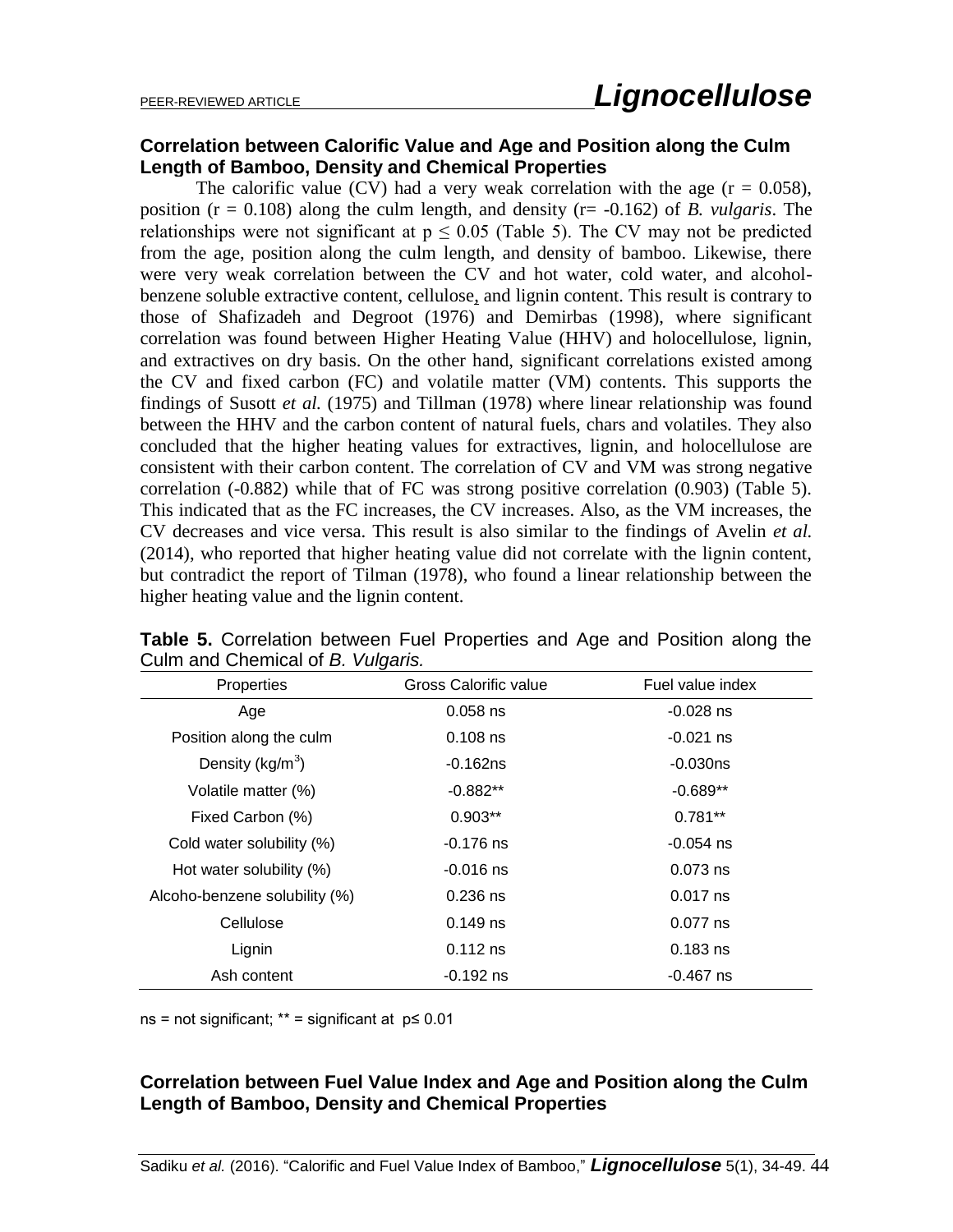The fuel value index (FVI) followed similar trend as the GCV. FVI had a very weak negative correlation with culm age  $(r = -0.028)$ , position  $(r = -0.021)$  along the culm length, and density (r= -0.030) of *B. vulgaris*. The relationships were not significant at the 0.01 level (Table 5). The FVI may not be predicted from the age, position along the culm length, and density of bamboo. Likewise, there were no significant correlations between the FVI and the hot water, cold water and alcohol-benzene soluble extractive content, cellulose, and lignin content, but significant correlations existed between the FVI and fixed carbon and volatile matter content. The FVI was highly and negatively correlated with volatile matter, having a correlation coefficient of -0.689, while fixed carbon was strongly and positively correlated with FVI, with a correlation coefficient of 0.781 (Table 5). Therefore as the FVI increases, the fixed carbon increases but decreases with increasing the volatile matter.

# **CONCLUSION**

The density of *B. vulgaris* was found to vary with age and along the culm length, and it increased from the basal portion of the culm to the top. The density of *B. vulgaris*  shows that it is more likely to have a higher energy per unit volume and will burn for a longer period of time. The trend of the ash content of *B. vulgaris* showed an increase from the base to the middle portion of the culm, but it decreased at the top portion of the culm. Among the three age classes, the ash content increased from age 2 all through age 4 and were not significantly different along the length of bamboo as well as among the three age classes. Low ash content of *B. vulgaris* indicates that if used as biomass fuel, no slagging would occur. The fixed carbon value recorded is an indication of higher heating value. Although the gross calorific value is lower compared to the minimum standards values suggested for fuel pellets and briquettes, as well as for those of fuelwood species, *B. vulgaris* from any age could be used. The FVI is comparably lower than some fuelwood species, but due to its sustainability, renewability, and environmental benefits *B. vulgaris* can serve as a replace for wood as biomass feed stock for energy generation. *B. vulgaris* is extremely high in lignin content, and this makes it a desirable species as an energy crop.

# **REFERENCES CITED**

- Abd. Latif, M., Khoo, K. C., Jamaludin, K., and Abd. Jalil, H. A. (1994). "Fibre morphology and chemical properties of *Gigantochloa scortechinii*," *Journal of Tropical Forest Science* 6, 397-407.
- Akkaya, A. V. (2009). "Proximate analysis based multiple regression models for higher heating value estimation of low rank coals," *Fuel Processing Technology* 90(2), 165- 170, 2009.
- Akowuah, J. O., Kemausuor, F., and Mitchual, S. J. (2012). "Physico-chemical characteristics and market potential of sawdust charcoal briquettes," *International Journal of Energy and Environmental Engineering* 3, p. 6.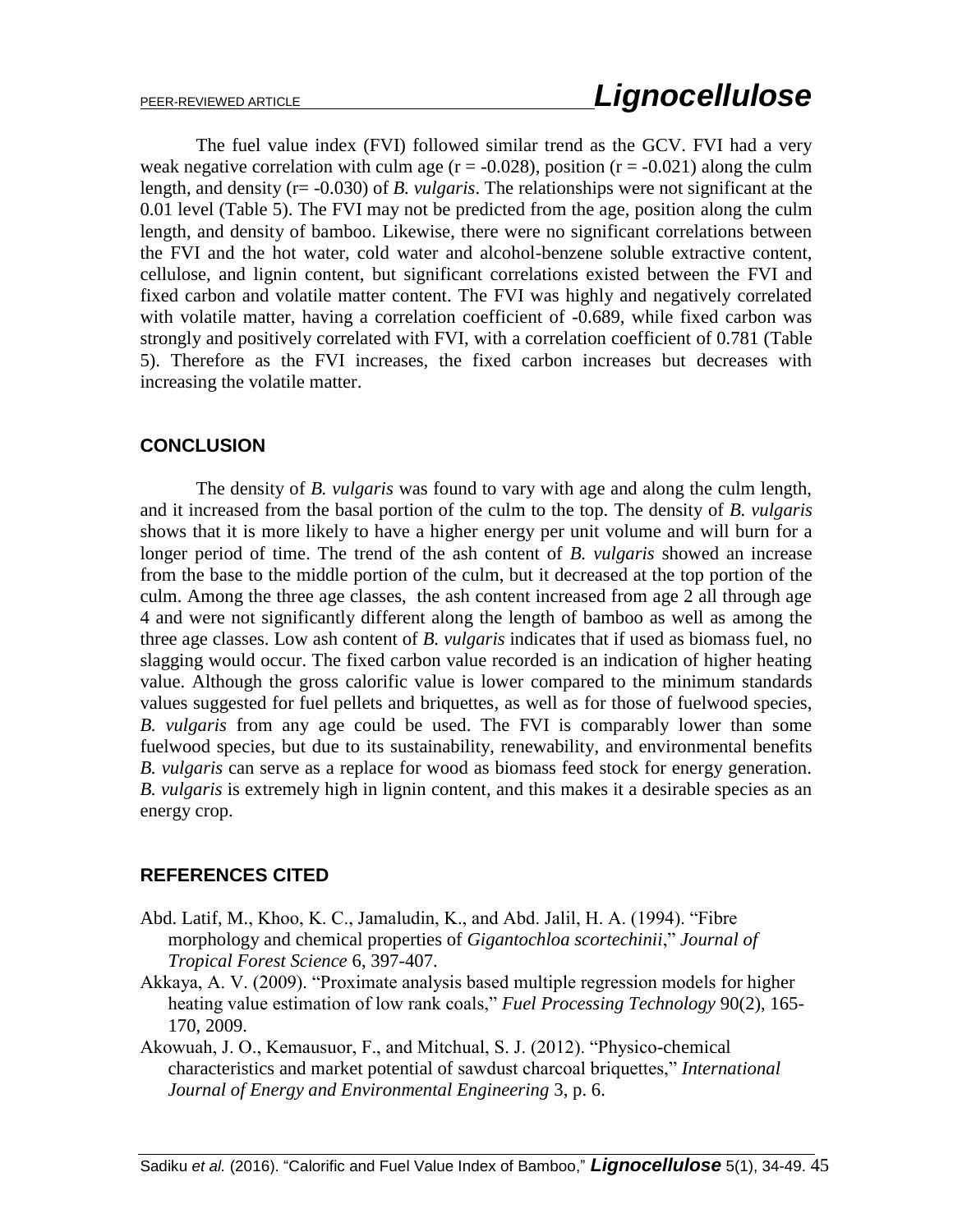http://dx.doi.org/10.13031/2013.32359

- Akut, Y. B. (2008). "Some determinants of house-hold energy consumption in Jimeta," Mammam, A. B, Chup, C. D., and Mashi, S. A. (eds.), *Book of Proceedings of the 49th Annual Conference of the Association of Nigerian Geographers (ANG)*, Joyce Graphics Printers & Publishers, pp. 535 & 537.
- American Society of Testing Materials (ASTM) (1997). "Standard test methods for specific gravity of wood and wood-based materials," *Annual Book of ASTM Standards Des. D 2395-93 (Reapproved 1997)* Vol. 4.10. Philadelphia, PA.
- ASTM International (2008). "ASTM D3175-11, "Standard test method for volatile matter in the analysis sample of coal and coke," *Annual Book of ASTM Standards*, 153-154.
- ASTM International (2012). "ASTM Standard E711-87, "Standard test method for gross calorific value of refuse-derived fuel by the bomb calorimeter," http://ia600806.us.archive.org/23/items/gov.law.astm.e711.1987/astm
- Anderson, H. W., Balatinez, J. J., Chen, C. P., and Roy, D. N. (1984). "Internal biomass characteristics for efficient energy conversion," Morgan, D. J. *et al*. (eds.), *IENENOR Joint Workshop Proc.* March, 1985 Uppsala Sweden, p. 31-86.
- Arnold, M., Kohlin, G., Persson, R., and Shepherd, G. (2003). "Fuelwood revisited: What has changed in the last decade?," *CIFOR Occasional Paper* (39), CIFOR, Jakarta, Indonesia.
- Avelin, A., Skvaril, J., Aulin, R., Odlare, M., and Dahlquist, E. (2014). "Forest biomass for bioenergy production – comparison of different forest species," in: Yan, J. (ed.), *Proceedings of The 6th International Conference on Applied Energy* – ICAE2014, Taipei May 30-June 2 2014.
- Babanyara, Y. Y., and Saleh, U. F. (2010). "Urbanisation and the choice of fuel wood as a source of energy in Nigeria," *J. Hum. Ecol.* 31(1), 19-26.
- Engler, B., Schoenherr, S., Zhong, Z., and Becker, G. (2012). "Suitability of bamboo as an energy resource: Analysis of bamboo combustion values dependent on the culm's age," *International Journal of Forest Engineering* 23.
- Boateng, A. A., Weimer, P. J., Jung, H. G., and Lamb, J. F. (2008). "Response of thermochemical and biochemical conversion processes to lignin concentration in alfalfa stems," *Energy and Fuels* 22, 2810-2815.
- Bhatt, B. P., and Todaria, N. P. (1992). "Fuelwood characteristics of some Indian mountain tree species," *Forest Ecology and Management* 47, 363-366.
- Bhatt B. P., and Tomar, J. M. S. (2002). "Firewood properties of some Indian mountain tree and shrubs species," *Biomass and Bioenergy* 23, 257-260
- Cao, S., Ma, X., Lin, L., Huang, F., Huang, L., and Chen, L. (2014). "Morphological and chemical characterisation of Green bamboo (*Dendrocalamopsis oldhami* (Munro) Keng F.) for dissolving pulp production," *BioResources* 9(3), 4528-4539.
- Cassida, K. A., Muir, J. P., Hussey, M. A., Read, J. C., Venuto, B. C., and Ocumpaugh, W. R. (2005). "biofuel component concentrations and yields of switchgrass in south central U.S. environments," *Crop Sci.* 45, 682-692.
- Chow, P., and E. B. Lucas (1988). "Fuel characteristics of selected four years old tree(s) in Nigeria," *Wood and Fibre Sci.* 20(41), 431- 437.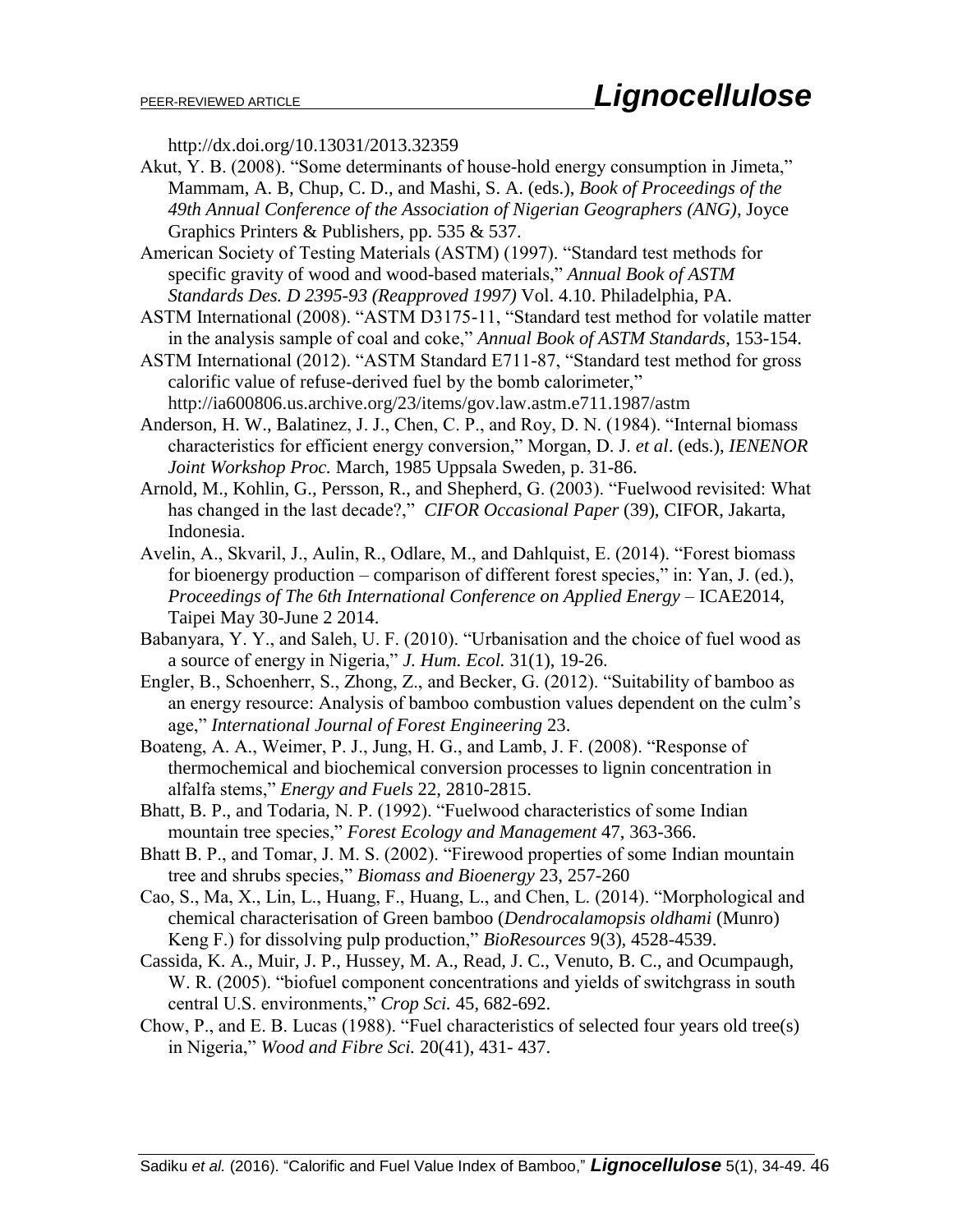- Davidson, J. (1987). "Bioenergy tree plantation in the tropics. Their ecological implications and impacts," *Commission of Ecology Paper* No. 12 UCN. Dorset, Switzerland, p. 47.
- Demirbas, A. (1998). "Fuel properties and calculation of higher heating values of vegetable oils," *Fuel* 77, 1117.
- Demibras, A. (2002). "Relationships between heating value and lignin, moisture, ash and extractive contents of biomass fuels," *Energy Exploration and Exploitation* 20(1).
- Engler, B., Schoenherr, S., Zhong, Z., and Becker, G. (2012). "Suitability of bamboo as an energy resources: Analysis of bamboo combustion values dependent on the culm's age," *Int. J. of Forest Engineering* 23.
- Erol, M., Haykiri-Acma, H., and Kuçukbayrak, S. (2010). "Calorific value estimation of biomass from their proximate analyses data," *Renewable Energy* 35(1), 170-173.
- Food and Agriculture Organization (1986). "Tropical forestry action plan," *Fuelwood Energy* FAO, Rome, Italy. p. 159.
- FAO (2003). "African forests: A view to 2020," *Forestry Outlook Study for Africa*, FAO, Rome, Italy.
- Gani, A., and Naruse, I. (2007). "Effect of cellulose and lignin content on pyrolysis and combustion characteristics for several types biomass," *Renewable Energy* 32(4), 649- 661.
- Gielis, J. (2000). "Future possibilities for bamboo in European agriculture," Rijkevorsel, Oprins Plant, Retrieved January 8, 2013, [www.bamboonetwork.org/downloads/](http://www.bamboonetwork.org/downloads/) gielis01.pdf.
- Gong, H. R. (2007). "Wood characteristics and storage methods of poplar residue," *China. Wood-based Panels* 14(3), 29-30.
- Grover, P. D., and Mishra, S. K. (1996). "Biomass briquetting: Technology and practice," *Regional Wood Energy Development Programme in Asia*, Field Document, No. 46.
- Higuchi, H. (1957). "Biochemical studies of lignin formation," *III. Physiologia Plantarum* 10, 633-648.
- Hisham, N. H., Othman, S., Rokiah, H., Abd Latif, M., Ani, S., and Mohd Tamizi, M. (2006). "Characterisation of bamboo *Gigantochloa scortechinii* at different ages," *Journal of Tropical Forest Science* 18, 236-242.
- Hunter, I. R., and Jungi, W. (2002). *Bamboo Biomass*, International Network for Bamboo and Rattan (INBAR).
- Ireana, Y. (2010). "Cell wall architecture, properties and characteristics of bamboo," M.Sc. Thesis, Kenaf and Rice Straw Fibers, USM.
- Jain, R. K. (1994). "Fuelwood characteristics of medium tree and shrub species of India," *Bioresource Technology* 47, 81-84.
- Khider, T. O., and Elsaki, O. T. (2012). "Heat value of four hardwood species from Sudan," *Journal of Forest Products and Industries* 1(2), 5-9.
- Kokutse, A. D., Niyaou, G., and Kokuu, K. (2013). "Anatomical, physical and mechanical properties variability of bamboos in Togo," *Rev. Cames-*Vol. 01.
- Kumar, B. M., Rajesh, G., and Sudheesh, K. G. (2005). "Above ground biomass production and nutrient uptake of thorny bamboo [*Bambusa bambos* (L) Voss] in the home gardens of Thrissur, Kerala," *Journal of Tropical Agriculture* 43(1-2), 51-56.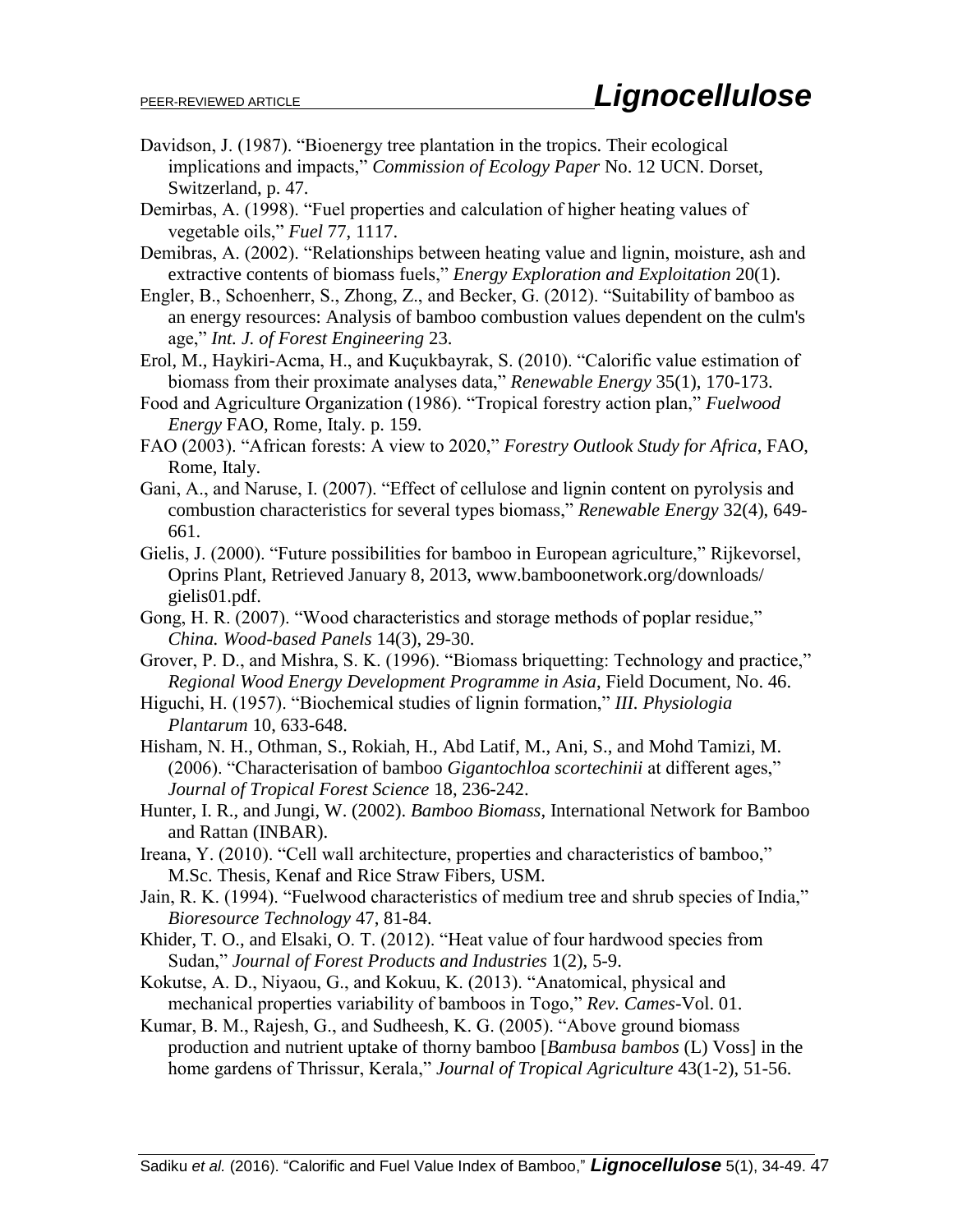- Kumar, N. J. I., Patel, K., Rita, N. K., and Rohit, K. B. (2011). "An evaluation of fuelwood properties of some aravally mountain tree and shrubs species of Western India," *Biomass and Bioenergy* 35, 411-414.
- Lan, B., Hong, W., Wu, C. Z., Xu, W. B., and Zeng, S. T. (1999). "A study on the energy structure of *Phyllostachys pubescens* stand," *Journal of Fujian College of Forestry* 19, 20-22.
- Li, X. B., Shape, T. F., Peter, G. F., Hse, C. Y., and Eberhardt, T. L. (2007). "Chemical changes with maturation of the bamboo species *Phyllostachys pubescens*," *J. Trop. Forest Sci.* 19(1), 6-12.
- Lobovikov, M., and Lou Y. P. (2009). "The poor man's carbon sink. Bamboo in climate change and poverty alleviation," *Non-Wood Forest Products Working Document (FA O)*, no. 8, FAO, Rome (Italy). <http://www.fao.org/forestry/58865/en>
- Yiping, L., Yanxia, L., Buckingham, K., Henley, G., and Guomo, Z. (2010). "Bamboo and climate change mitigation," *Technical Report* No. 32, INBAR.
- Mahanim, S. M. A., Puad, E., Rafidah, J., Wan Asma, I., and Shaharuddin, H. (2008). "A study on physical and chemical properties of *Gigantochloa scortechinii* and *Gigantochloa ligulata*. Utilisation of oil palm tree: Strategizing for commercial exploitation," *Forest Products Journal*, Forest Research Institute Malaysia.
- Mainoo, A. A., and Appiah, F. U. (1996). "Growth, wood yield and energy characteristics of *Leucaena Leucocephala*, *Gliricidia Sepium* and *Senna Siamea* at age four years," *Ghana Journal of Forestry* Vol. 3.
- Majumder, A. K., Jain, R., Banerjee, P., and Barnwal, J. P. (2008). "Development of a new proximate analysis based correlation to predict calorific value of coal," *Fuel* 87(13-14), 3077-3081.
- Mitchual, S. J. (2013). "Densification of sawdust of tropical hardwoods and maize cobs at room temperature using low compacting pressure without a binder," Ph.D. Thesis, School of Graduate Studies, Kwame Nkrumah University of Science and Technology, Kumasi.
- Mitchual, S. J., Frimpong-Mensah K., and Darkwa N. A. (2014). "Evaluation of fuel properties of six tropical hardwood timber species for briquettes," *Journal of Sustainable Bioenergy Systems* 4, 1-9.
- Moghtaderi, B., Sheng, C., and Wall, T. F. (2006). "An overview of the Australian biomass resources and utilization technologies," *BioResources* 1(1), 93-115.
- Bystriakova, N., Brown, S., Gonzalez, P., Irland, L. C., Kauppi, P., Sedjo, R., and Thompson, I. D. (2011). "Ecosystems and human well-being: Volume 1: Current state and trends," *Timber, Fuel, and Fiber Ecosystem Services*, Retrieved from: http://www.eoearth.org/view/article/152276.
- Nagano, M., Nagano, M., and Mabuchi, Y. (2009). "Utilization of bamboo forest for a district energy resource: An example of *Phyllostachys pubescens*," *Social Society for Social Management* 9(125), 1-7.
- National Academy of Sciences (1980). "Firewood crops Shrubs and tree species for energy production," *Report* No. 27, National Academy Press, Washington D.C., p. 237.
- Nemestothy, K .P. (2008). "Wood fuels: Characteristics, standards, production technology," E.V.A-The Austrian Energy Agency.